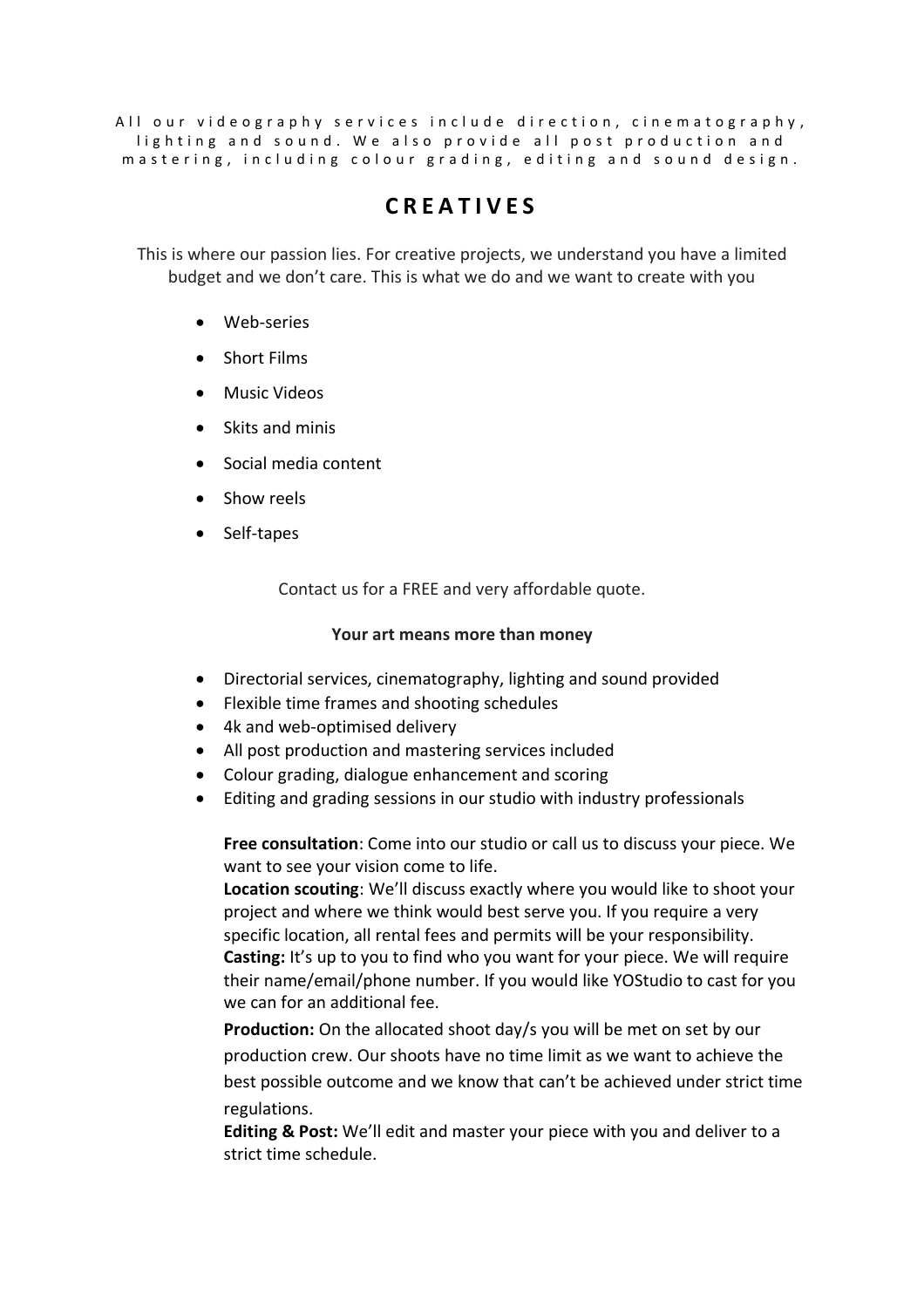**Mastering Services**: Colour grading, editing, audio and dialogue enhancement, scoring and colour correction. For each re-edit we charge \$50. **Delivery:** We film in 4k and deliver in both 4k and standard definition. Files are sent via WeTransfer. We keep all footage for a maximum of one month. (*We can provide you with all the raw footage from the shoot at no extra cost, all you need to do is bring a hard drive to the shoot day)*

### **\*ARRI & RED available at additional cost**

## **C O R P O R A T E**

Our corporate rates are priced at half and whole day fees. Talk to us about your event and we will discuss what's needed.

- A professional director of photography and camera operator
- High end gear both in house and rentable
- 4k and web-optimised delivery
- Post production and mastering services at competitive prices
- Colour grading, dialogue enhancement and scoring

**Free consultation**: Come into our studio or call us to discuss the project. **Location:** We'll discuss the location, the pros and cons and what is possible to get the most for your product or event.

**Casting:** It's up to you to find who you want for your project. We will require their name/email/phone number. If you would like YOStudio to cast professional performers and actors we can for an additional fee.

**Production:** Required crew will depend on what is discussed for your project.

We can provide everything from direction, to lighting to professional sound recording.

**Editing & Post:** We can edit and master your piece with you and deliver to a strict time schedule. All post requirements will be discussed prior to production. Prices are on a case by case basis.

**Mastering Services**: Colour grading, editing, audio and dialogue enhancement, scoring and colour correction. For each re-edit we charge \$100.

**Delivery:** We film in 4k and deliver in both 4k and standard definition. Files are sent via WeTransfer. We keep all footage for a maximum of one month.

(*For an additional fee of \$150 we can provide you will all the raw footage from the shoot, all you need do is provide a hard drive)*

Our **day rate (8h)** for camera op, sound recordist and director with in house gear rental starts at